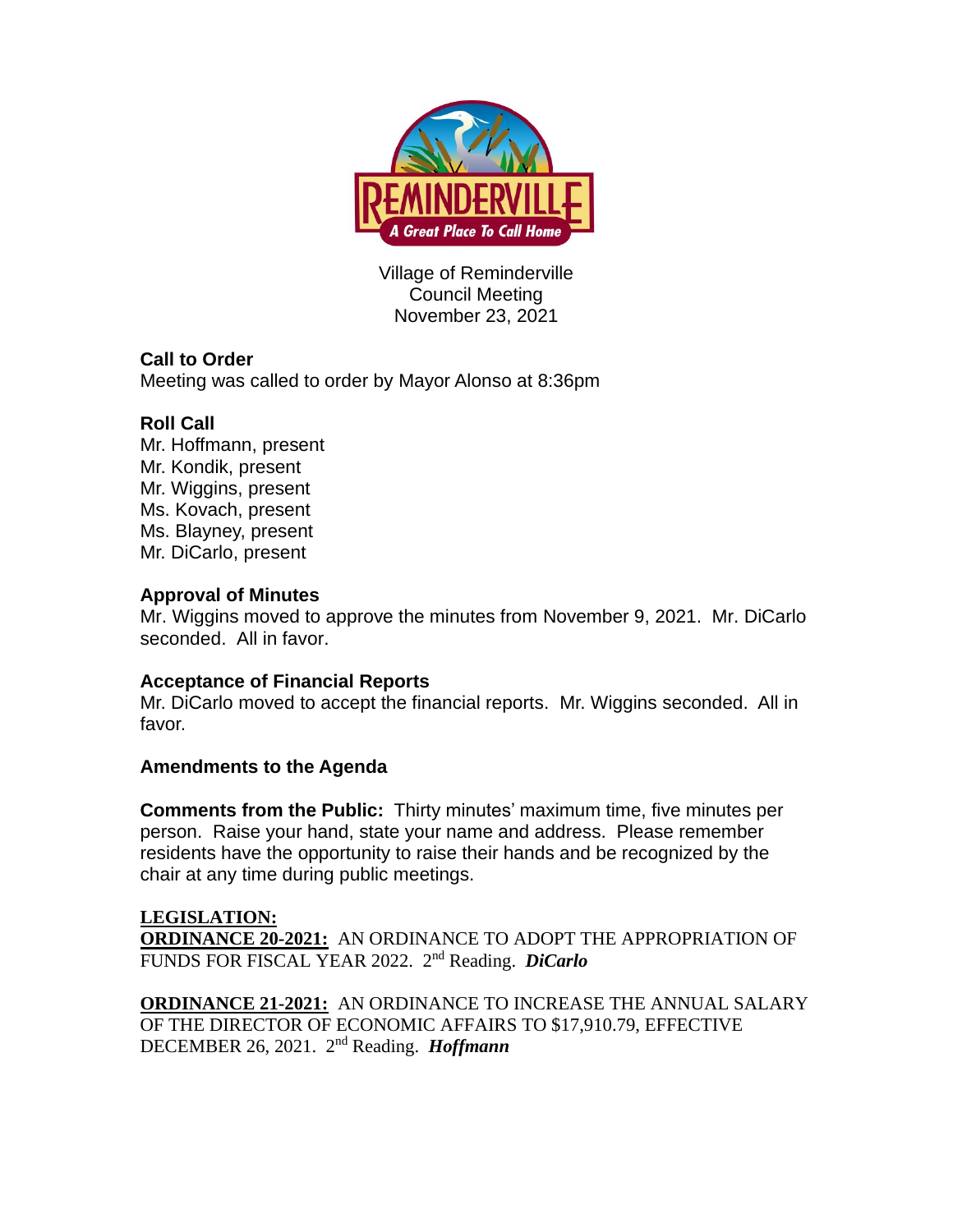**ORDINANCE 22-2021:** AN ORDINANCE TO AMEND THE SALARY PROVISIONS OF POLICE DEPARTMENT PERSONNEL, EFFECTIVE DECEMBER 26, 2021. 2 nd Reading. *Hoffmann*

**ORDINANCE 23-2021:** AN ORDINANCE TO AMEND THE SALARY PROVISIONS OF FIRE DEPARTMENT PERSONNEL, EFFECTIVE DECEMBER 26, 2021. 2 nd Reading. *Hoffmann*

**ORDINANCE 24-2021:** AN ORDINANCE TO INCREASE THE ANNUAL SALARY OF THE ADMINISTRATIVE ASSISTANT/CLERK OF COUNCIL TO \$47,350.14, EFFECTIVE DECEMBER 26, 2021. 2<sup>nd</sup> Reading. *Hoffmann* 

**ORDINANCE 25-2021:** AN ORDINANCE TO INCREASE THE ANNUAL SALARY OF THE FISCAL OFFICER TO \$58,524.83, EFFECTIVE DECEMBER 26, 2021. 2<sup>nd</sup> Reading. *Hoffmann*

**ORDINANCE 26-2021:** AN ORDINANCE TO INCREASE THE MONTHLY SALARY OF THE COMMUNITY EVENTS/SENIORS ACTIVITIES COORDINATOR FOR THE REMINDERVILLE ATHLETIC CLUB TO \$562.75, EFFECTIVE DECEMBER 26, 2021. 2<sup>nd</sup> Reading. *Hoffmann* 

**ORDINANCE 27-2021:** AN ORDINANCE TO INCREASE THE SALARY PROVISIONS OF THE REMINDERVILLE ATHLETIC CLUB PERSONNEL, EFFECTIVE DECEMBER 26, 2021. 2<sup>nd</sup> Reading. *Hoffmann* 

**ORDINANCE 28-2021:** AN ORDINANCE TO INCREASE THE ANNUAL SALARY OF THE LAW DIRECTOR TO \$58,349.50, EFFECTIVE DECEMBER 26, 2021. 2<sup>nd</sup> Reading. *Hoffmann*

**ORDINANCE 29-2021:** AN ORDINANCE TO INCREASE THE HOURLY PAY RATE OF THE CITY BUILDING DEPARTMENT CLERK TO \$15.91, EFFECTIVE DECEMBER 26, 2021. 2<sup>nd</sup> Reading. *Hoffmann* 

**ORDINANCE 30-2021:** AN EMERGENCY ORDINANCE TO MAKE APPROPRIATION AND REVENUE ADJUSTMENTS FOR THE 2021 CITY BUDGET, AND DECLARING AN EMERGENCY. 2<sup>nd</sup> Reading. Alonso

Mr. Hoffmann moved to suspend the rules. Mr. DiCarlo seconded. All in favor. Mr. DiCarlo moved to pass by emergency. Mr. Hoffmann seconded. All in favor.

**RESOLUTION 77-2021:** A RESOLUTION TO ADOPT THE HOLIDAY SCHEDULE DETERMINED BY MAYOR ALONSO FOR CALENDAR YEAR 2022. 2<sup>nd</sup> Reading. *Alonso* 

**RESOLUTION 78-2021:** A RESOLUTION TO ACCEPT FOR CONSIDERATION THE FORMAL REQUEST BY THE HOMEOWNER'S ASSOCIATIONS OF PRIVATE STREETS FOR A STREET DEDICATION STUDY PURSUANT TO THE